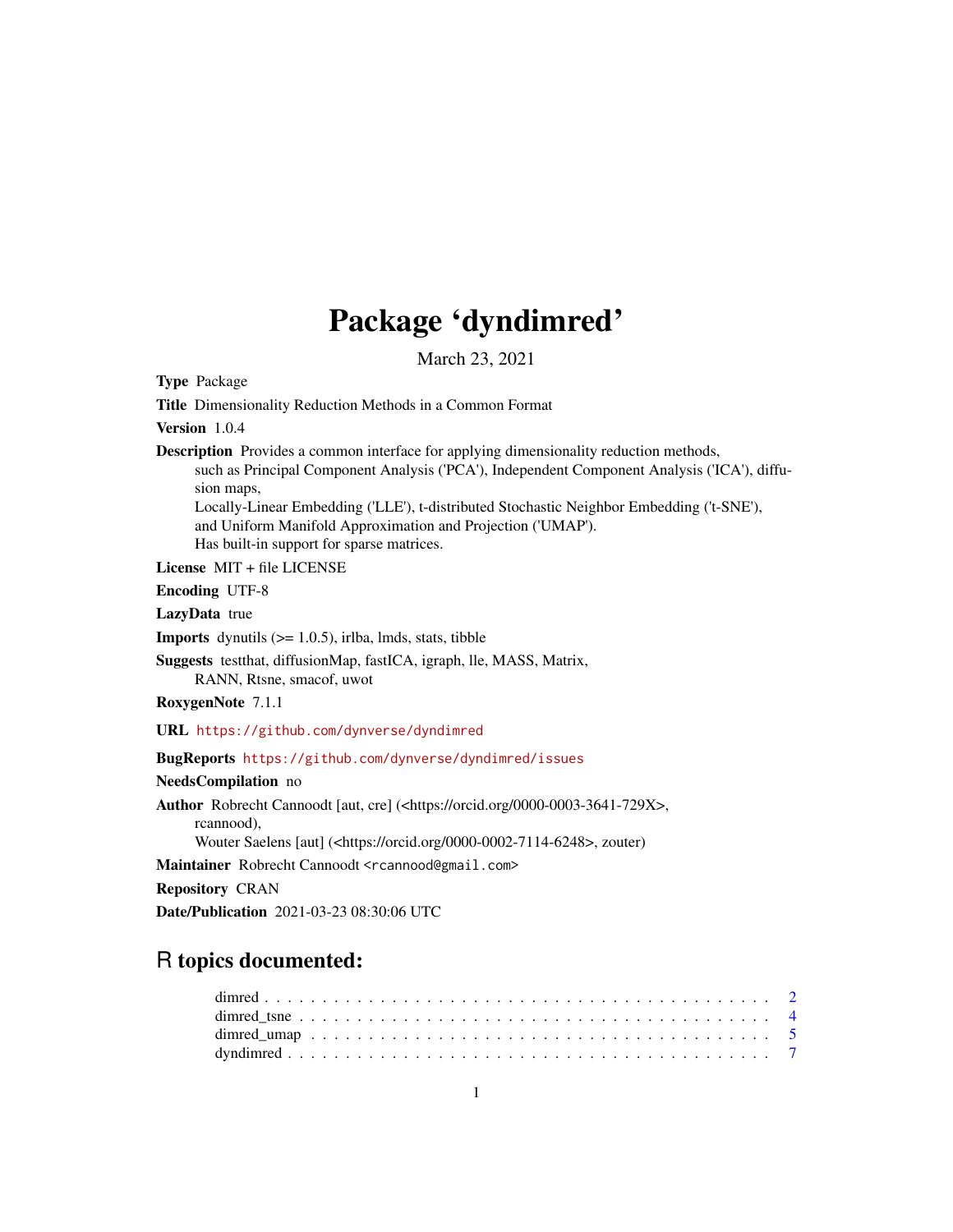<span id="page-1-0"></span>2 dimred and the contract of the contract of the contract of the contract of the contract of the contract of the contract of the contract of the contract of the contract of the contract of the contract of the contract of t

#### **Index** [8](#page-7-0) **8**

## Description

Perform simple dimensionality reduction

#### Usage

```
dimred(x, method, ndim, ...)
dimred_dm_destiny(
 x,
 ndim = 2,
 distance_method = c("euclidean", "spearman", "cosine")
)
dimred_dm_diffusionmap(
 x,
 ndim = 2,
 distance_method = c("pearson", "spearman", "cosine", "euclidean", "chisquared",
    "hamming", "kullback", "manhattan", "maximum", "canberra", "minkowski")
)
dimred\_ica(x, ndim = 3)dimred_knn_fr(
 x,
 ndim = 2,lmds_components = 10,
 distance_method = c("pearson", "spearman", "cosine", "euclidean", "chisquared",
    "hamming", "kullback", "manhattan", "maximum", "canberra", "minkowski"),
 n_neighbors = 10
\mathcal{E}dimred_landmark_mds(
 x,
 ndim = 2,distance_method = c("pearson", "spearman", "cosine", "euclidean", "chisquared",
    "hamming", "kullback", "manhattan", "maximum", "canberra", "minkowski")
\lambdadimred_lle(x, ndim = 3)
dimred_mds(
 x,
```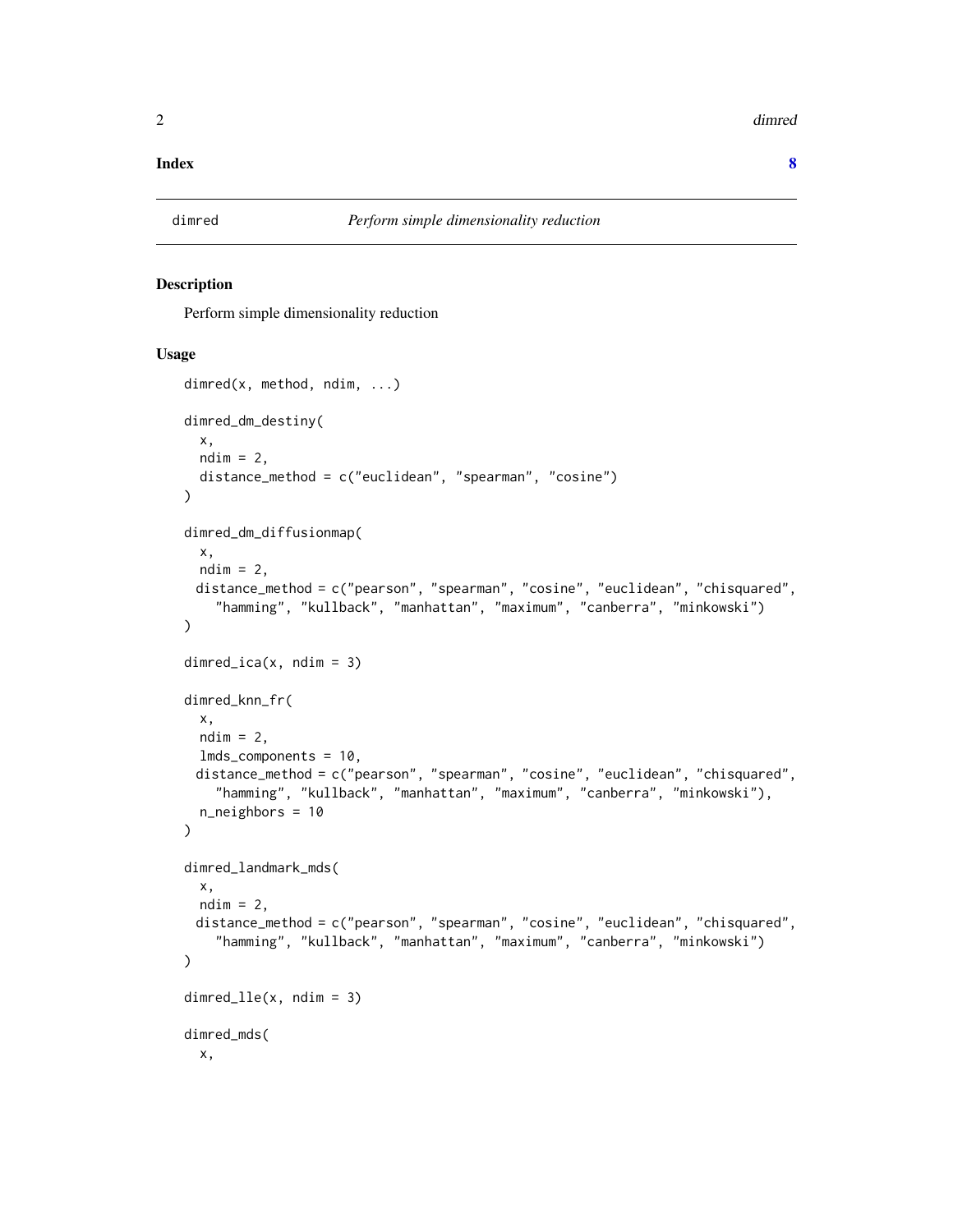#### <span id="page-2-0"></span>dimred 3

```
ndim = 2,
 distance_method = c("pearson", "spearman", "cosine", "euclidean", "chisquared",
    "hamming", "kullback", "manhattan", "maximum", "canberra", "minkowski")
\lambdadimred_mds_isomds(
 x,
 ndim = 2,
 distance_method = c("pearson", "spearman", "cosine", "euclidean", "chisquared",
    "hamming", "kullback", "manhattan", "maximum", "canberra", "minkowski")
\mathcal{L}dimred_mds_sammon(
 x,
 ndim = 2,distance_method = c("pearson", "spearman", "cosine", "euclidean", "chisquared",
    "hamming", "kullback", "manhattan", "maximum", "canberra", "minkowski")
)
dimred_mds_smacof(
 x,
 ndim = 2,
 distance_method = c("pearson", "spearman", "cosine", "euclidean", "chisquared",
    "hamming", "kullback", "manhattan", "maximum", "canberra", "minkowski")
\lambdadimred_pca(x, ndim = 2)
```

```
list_dimred_methods()
```
## Arguments

| $\mathsf{x}$    | Log transformed expression data, with rows as cells and columns as features                                                                  |
|-----------------|----------------------------------------------------------------------------------------------------------------------------------------------|
| method          | The name of the dimensionality reduction method to use                                                                                       |
| ndim            | The number of dimensions                                                                                                                     |
| $\cdots$        | Any arguments to be passed to the dimensionality reduction method                                                                            |
| distance_method |                                                                                                                                              |
|                 | The name of the distance metric, see dynutils::calculate_distance                                                                            |
| lmds_components |                                                                                                                                              |
|                 | The number of lmds components to use. If NULL, LMDS will not be performed<br>first. If this is a matrix, it is assumed it is a dimred for x. |
| n_neighbors     | The size of local neighborhood (in terms of number of neighboring sample<br>points).                                                         |

## Examples

library(Matrix)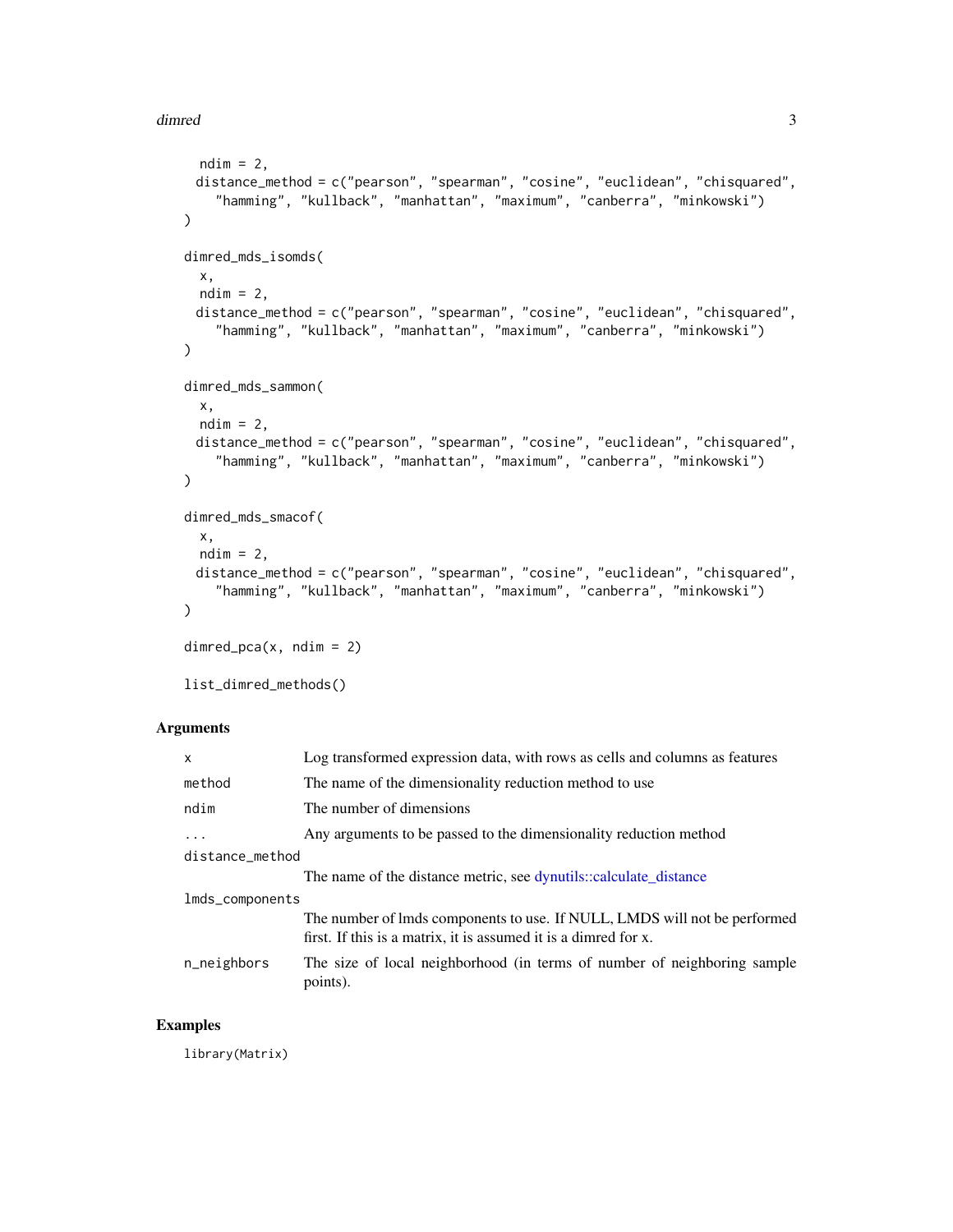```
x <- abs(Matrix::rsparsematrix(100, 100, .5))
dimred(x, "pca", ndim = 3)
dimred(x, "ica", ndim = 3)
if (interactive()) {
  dimred_dm_destiny(x)
  dimred_dm_diffusionmap(x)
  dimred_ica(x)
  dimred_landmark_mds(x)
  dimred_lle(x)
  dimred_mds(x)
  dimred_mds_isomds(x)
  dimred_mds_sammon(x)
  dimred_mds_smacof(x)
  dimred_pca(x)
  dimred_tsne(x)
  dimred_umap(x)
}
```
dimred\_tsne *tSNE*

### Description

tSNE

## Usage

```
dimred_tsne(
  x,
  ndim = 2,perplexity = 30,
  theta = 0.5,
  initial_dims = 50,
 distance_method = c("pearson", "spearman", "cosine", "euclidean", "chisquared",
    "hamming", "kullback", "manhattan", "maximum", "canberra", "minkowski")
\mathcal{L}
```
#### Arguments

| x          | Log transformed expression data, with rows as cells and columns as features                                                     |
|------------|---------------------------------------------------------------------------------------------------------------------------------|
| ndim       | The number of dimensions                                                                                                        |
| perplexity | numeric; Perplexity parameter (should not be bigger than $3 *$ perplexity $\lt$ nrow(X)<br>- 1, see details for interpretation) |
| theta      | numeric; Speed/accuracy trade-off (increase for less accuracy), set to 0.0 for<br>exact TSNE (default: $0.5$ )                  |

<span id="page-3-0"></span>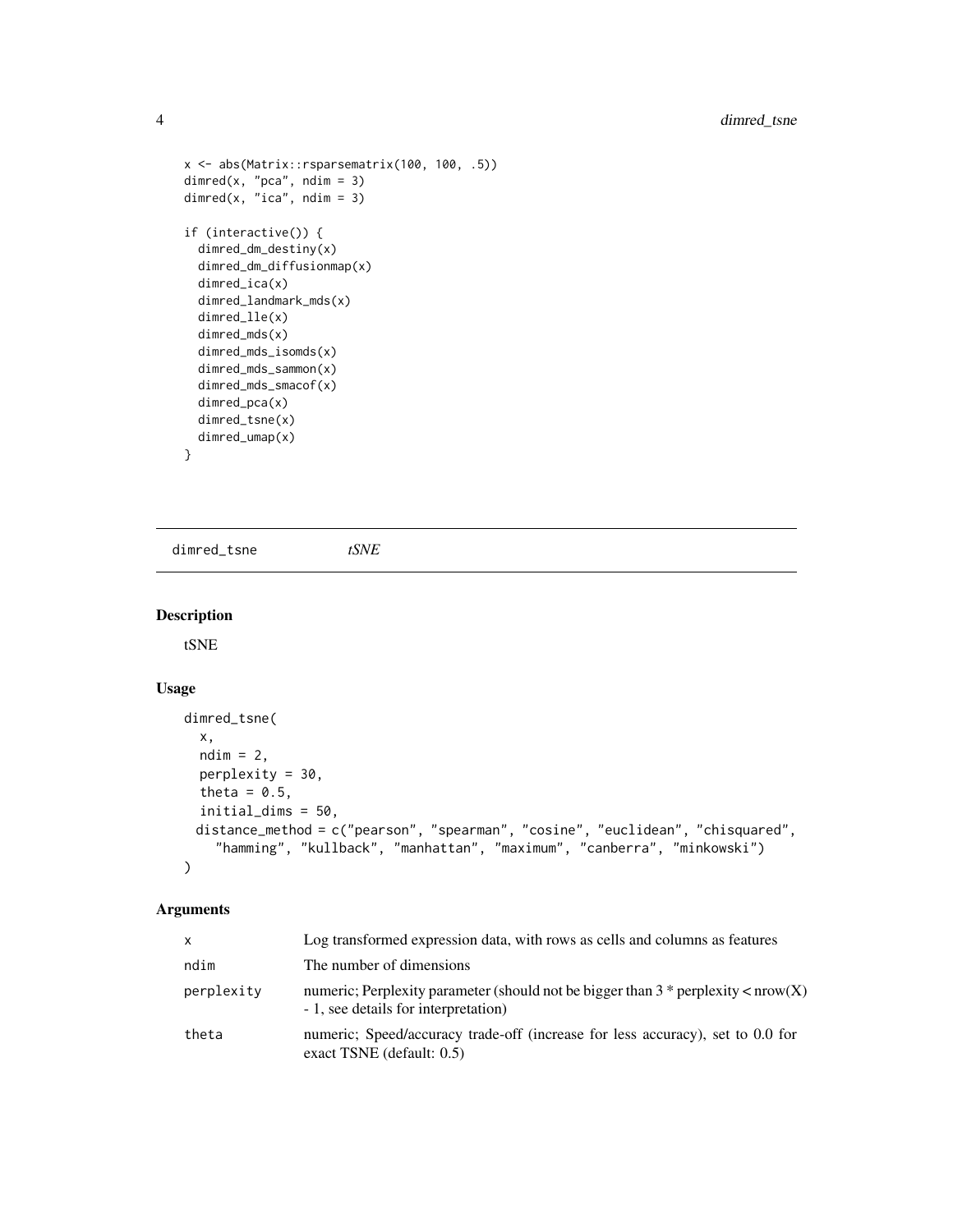## <span id="page-4-0"></span>dimred\_umap 5

| initial dims    | integer; the number of dimensions that should be retained in the initial PCA step |
|-----------------|-----------------------------------------------------------------------------------|
|                 | (default: 50)                                                                     |
| distance method |                                                                                   |
|                 | The name of the distance metric, see dynutils::calculate distance                 |

## See Also

[Rtsne::Rtsne\(\)](#page-0-0)

## Examples

```
library(Matrix)
dataset <- abs(Matrix::rsparsematrix(100, 100, .5))
dimred_tsne(dataset, ndim = 3)
```
dimred\_umap *UMAP*

## Description

UMAP

## Usage

```
dimred_umap(
  x,
 ndim = 2,distance_method = c("euclidean", "cosine", "manhattan"),
 pca_components = 50,
 n_neighbors = 15L,
 init = "spectral",
 n_threads = 1
\mathcal{L}
```
## Arguments

| $\mathsf{x}$    | Log transformed expression data, with rows as cells and columns as features                              |  |  |  |  |  |  |
|-----------------|----------------------------------------------------------------------------------------------------------|--|--|--|--|--|--|
| ndim            | The number of dimensions                                                                                 |  |  |  |  |  |  |
| distance_method |                                                                                                          |  |  |  |  |  |  |
|                 | The name of the distance metric, see dynutils::calculate_distance                                        |  |  |  |  |  |  |
|                 | pca_components The number of pca components to use for UMAP. If NULL, PCA will not be<br>performed first |  |  |  |  |  |  |
| n_neighbors     | The size of local neighborhood (in terms of number of neighboring sample<br>points).                     |  |  |  |  |  |  |
| init            | Type of initialization for the coordinates. Options are:                                                 |  |  |  |  |  |  |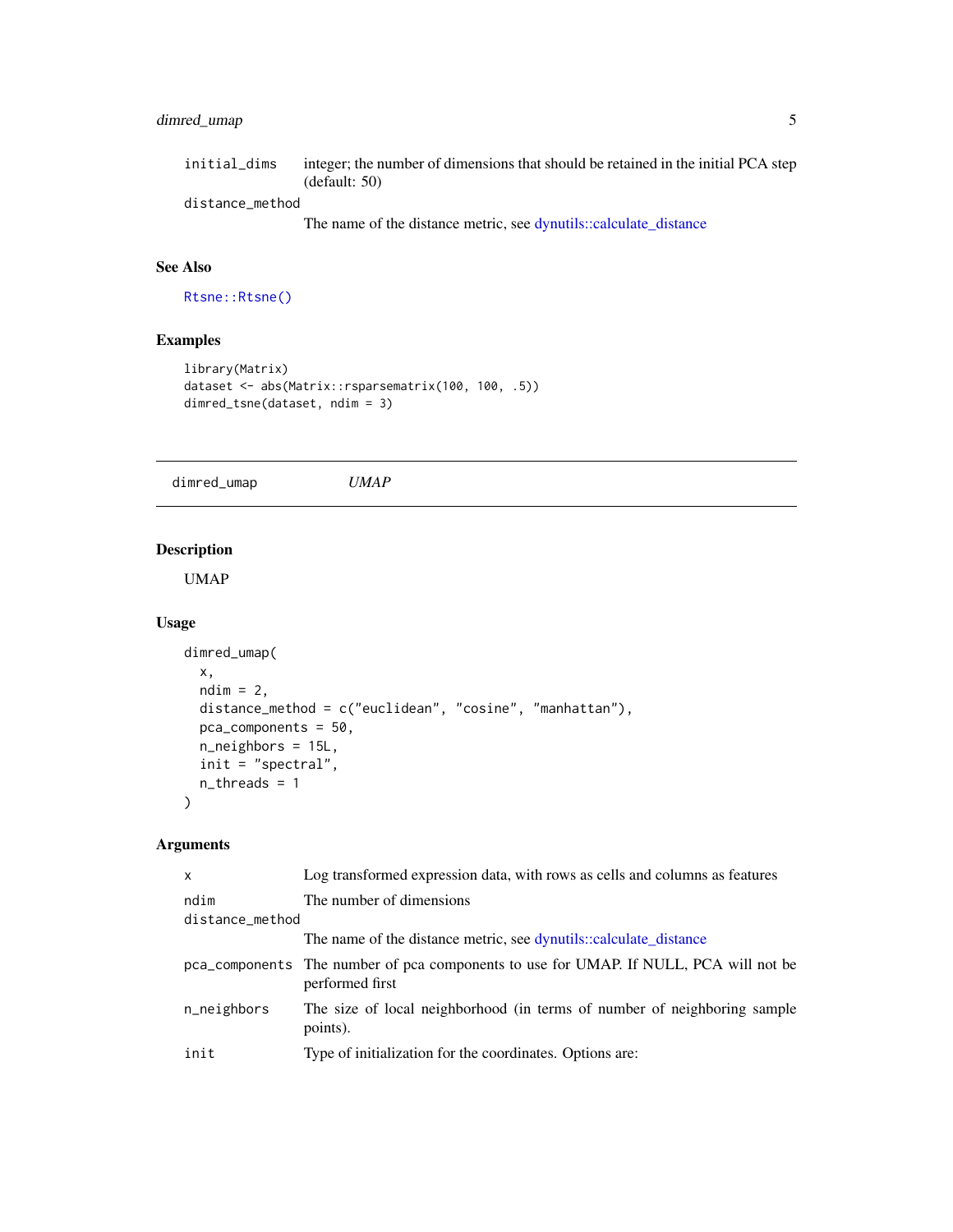<span id="page-5-0"></span>

|           | • "spectral" Spectral embedding using the normalized Laplacian of the<br>fuzzy 1-skeleton, with Gaussian noise added.                                                                                                                                                                                                                                                                                                                                                                                                                               |
|-----------|-----------------------------------------------------------------------------------------------------------------------------------------------------------------------------------------------------------------------------------------------------------------------------------------------------------------------------------------------------------------------------------------------------------------------------------------------------------------------------------------------------------------------------------------------------|
|           | • "normlaplacian". Spectral embedding using the normalized Laplacian of<br>the fuzzy 1-skeleton, without noise.                                                                                                                                                                                                                                                                                                                                                                                                                                     |
|           | • "random". Coordinates assigned using a uniform random distribution be-<br>tween $-10$ and 10.                                                                                                                                                                                                                                                                                                                                                                                                                                                     |
|           | • "1vrandom". Coordinates assigned using a Gaussian distribution with stan-<br>dard deviation 1e-4, as used in LargeVis (Tang et al., 2016) and t-SNE.                                                                                                                                                                                                                                                                                                                                                                                              |
|           | • "laplacian". Spectral embedding using the Laplacian Eigenmap (Belkin<br>and Niyogi, 2002).                                                                                                                                                                                                                                                                                                                                                                                                                                                        |
|           | • "pca". The first two principal components from PCA of X if X is a data<br>frame, and from a 2-dimensional classical MDS if X is of class "dist".                                                                                                                                                                                                                                                                                                                                                                                                  |
|           | • "spca". Like "pca", but each dimension is then scaled so the standard<br>deviation is 1e-4, to give a distribution similar to that used in t-SNE. This<br>is an alias for $init = "pca", init_sdev = 1e-4.$                                                                                                                                                                                                                                                                                                                                       |
|           | • "agspectral" An "approximate global" modification of "spectral" which<br>all edges in the graph to a value of 1, and then sets a random number of<br>edges (negative_sample_rate edges per vertex) to 0.1, to approximate<br>the effect of non-local affinities.                                                                                                                                                                                                                                                                                  |
|           | • A matrix of initial coordinates.                                                                                                                                                                                                                                                                                                                                                                                                                                                                                                                  |
|           | For spectral initializations, ("spectral", "normlaplacian", "laplacian"), if<br>more than one connected component is identified, each connected component is<br>initialized separately and the results are merged. If verbose = TRUE the number<br>of connected components are logged to the console. The existence of multiple<br>connected components implies that a global view of the data cannot be attained<br>with this initialization. Either a PCA-based initialization or increasing the value<br>of n_neighbors may be more appropriate. |
| n_threads | Number of threads to use (except during stochastic gradient descent). Default<br>is half the number of concurrent threads supported by the system. For nearest<br>neighbor search, only applies if nn_method = "annoy". If n_threads > 1, then<br>the Annoy index will be temporarily written to disk in the location determined<br>by tempfile.                                                                                                                                                                                                    |

## See Also

[uwot::umap\(\)](#page-0-0)

## Examples

```
library(Matrix)
dataset <- abs(Matrix::rsparsematrix(100, 100, .5))
dimred_umap(dataset, ndim = 2, pca_components = NULL)
```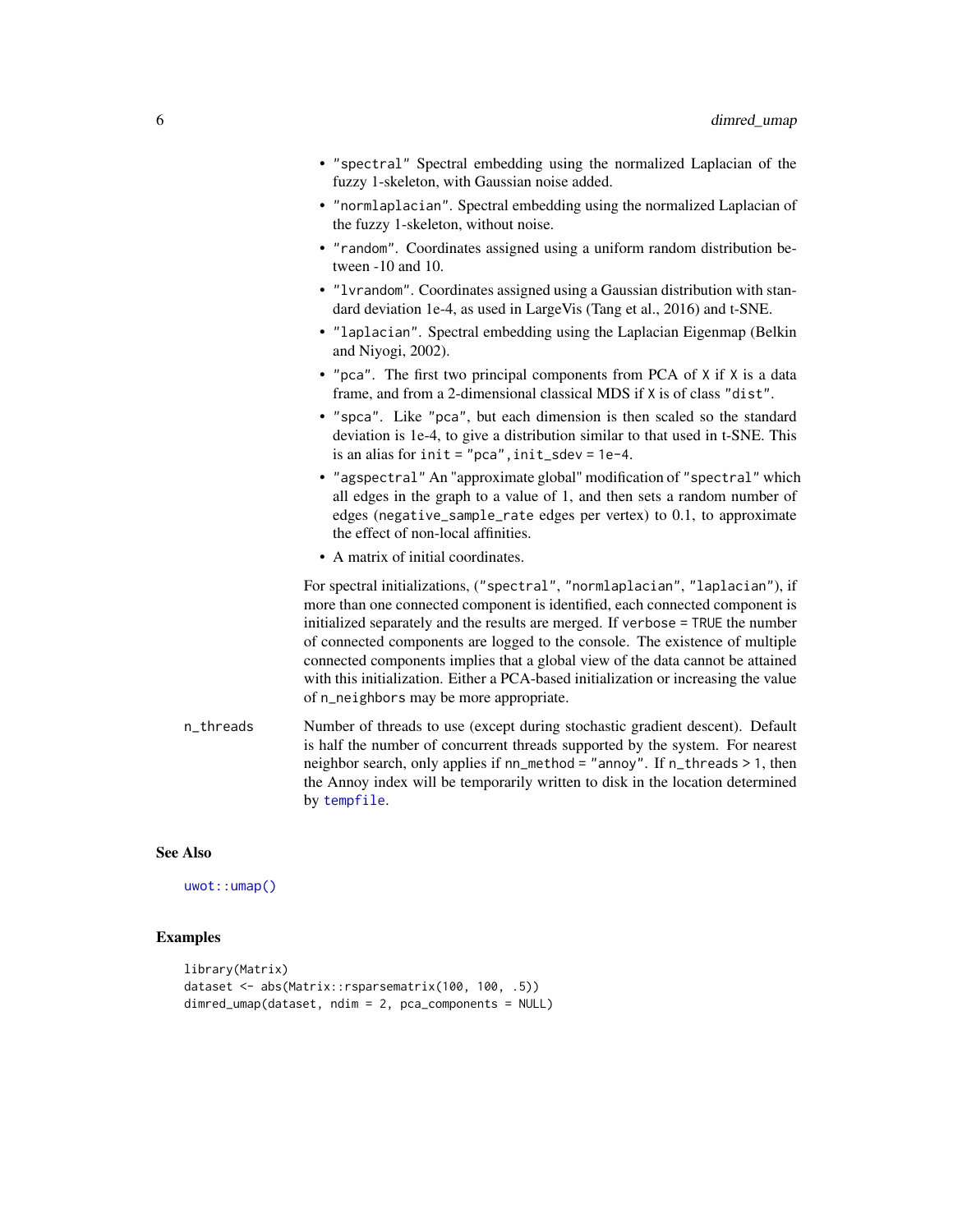<span id="page-6-0"></span>

## Description

Provides a common interface for applying common dimensionality reduction methods, Such as PCA, ICA, diffusion maps, LLE, t-SNE, and umap.